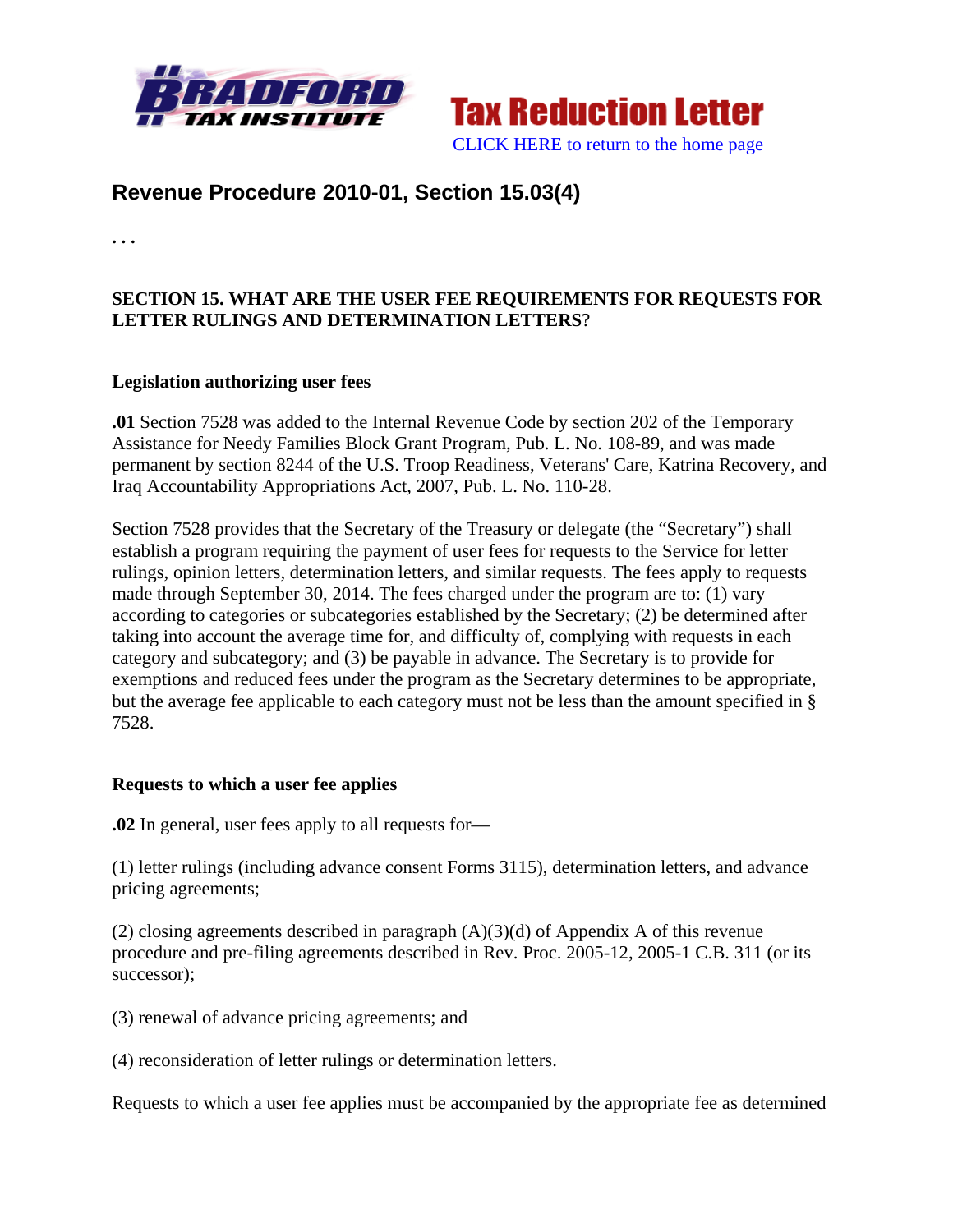from the fee schedule provided in Appendix A of this revenue procedure. The fee may be refunded as provided in section 15.10 of this revenue procedure.

## **Requests to which a user fee does not apply**

**.03** User fees do not apply to—

(1) elections made pursuant to § 301.9100-2, pertaining to automatic extensions of time *(see* section 5.03 of this revenue procedure);

(2) late initial classification elections made pursuant to Rev. Proc. 2009-41 (see section 5.03(6) of this revenue procedure);

(3) late S corporation and related elections made pursuant to Rev. Proc. 2004-49, Rev. Proc. 2004-48, Rev. Proc. 2003-43, or Rev. Proc. 97-48 *(see* section 5.02 of this revenue procedure); or

(4) requests for a change in accounting period or method of accounting permitted to be made by a published automatic change revenue procedure *(see* section 9.01(1) of this revenue procedure); or

(5) information letters.

# **Exemptions from the user fee requirements**

**.04** The user fee requirements do not apply to—

(1) departments, agencies, or instrumentalities of the United States if they certify that they are seeking a letter ruling or determination letter on behalf of a program or activity funded by Federal appropriations. The fact that a user fee is not charged does not have any bearing on whether an applicant is treated as an agency or instrumentality of the United States for purposes of any provision of the Code; or

(2) requests as to whether a worker is an employee for Federal employment taxes and income tax withholding purposes (Subtitle C of the Code) submitted on Form SS-8, *Determination of Worker Status for Purposes of Federal Employment Taxes and Income Tax Withholding*, or its equivalent.

## **Fee schedule**

**.05** The schedule of user fees is provided in Appendix A of this revenue procedure. For the user fee requirements applicable to—

(1) requests for advance pricing agreements or renewals of advance pricing agreements, *see* section 4.12 of Rev. Proc. 2006-9, 2006-1 C.B. 278; or 5.14 of Rev. Proc. 96-53, 1996-2 C.B. at 379; or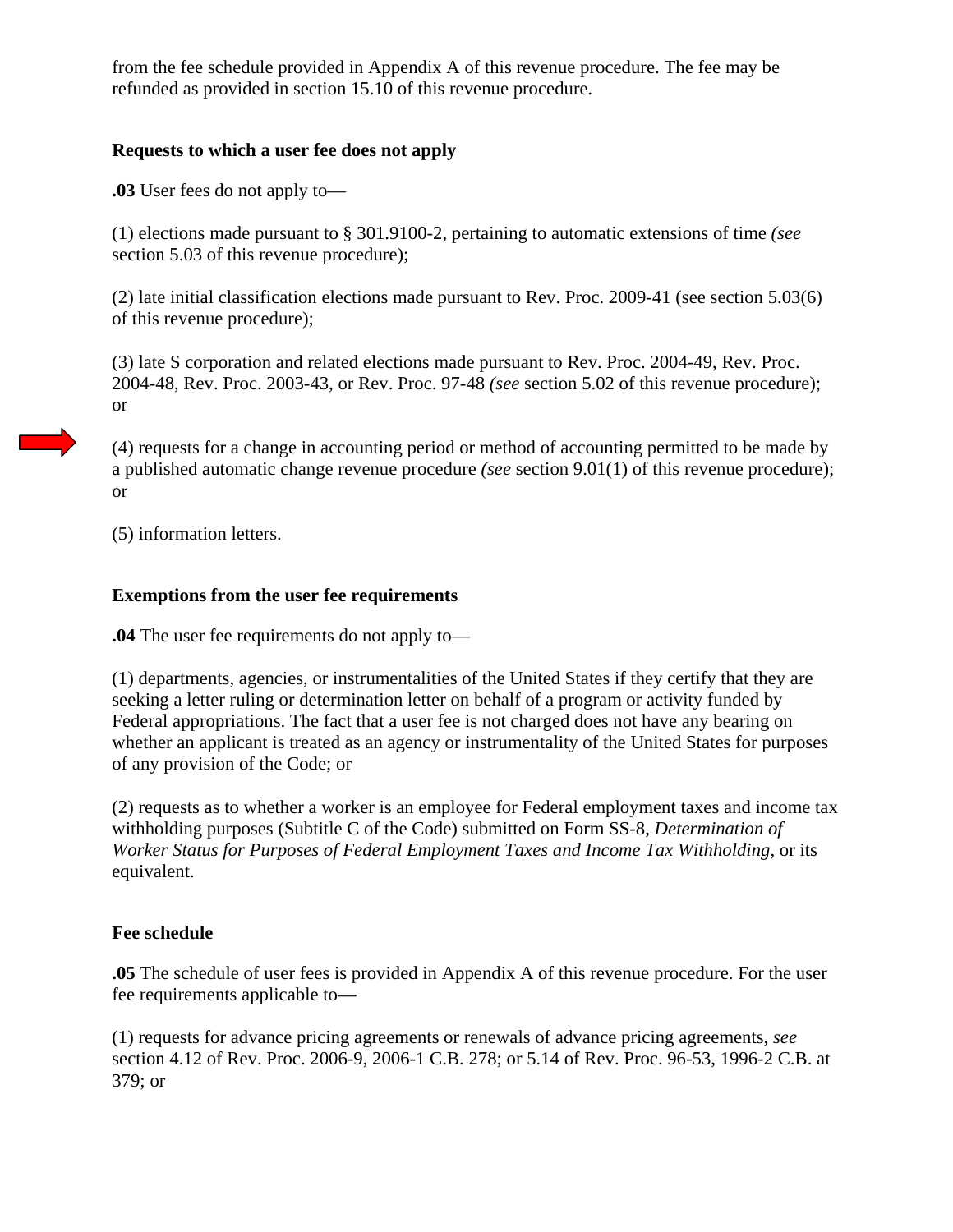(2) requests for letter rulings, determination letters, etc., under the jurisdiction of the Commissioner, Tax Exempt and Government Entities Division, *see* Rev. Proc. 2010-8, this Bulletin.

# **Applicable user fee for a request involving multiple offices, fee categories, issues, transactions, or entities**

#### **.06**

**(1) Requests involving several offices**. If a request dealing with only one transaction involves more than one office within the Service (for example, one issue is under the jurisdiction of the Associate Chief Counsel (Passthroughs and Special Industries) and another issue is under the jurisdiction of the Commissioner, Tax Exempt and Government Entities Division), only one fee applies, namely the highest fee that otherwise would apply to each of the offices involved. *See* Rev. Proc. 2010-8, this Bulletin, for the user fees applicable to issues under the jurisdiction of the Commissioner, Tax Exempt and Government Entities Division.

**(2) Requests involving several fee categories**. If a request dealing with only one transaction involves more than one fee category, only one fee applies, the highest fee that otherwise would apply to each of the categories involved.

**(3) Requests involving several issues**. If a request dealing with only one transaction involves several issues, a request for a change in method of accounting dealing with only one item or submethod of accounting involves several issues, or a request for a change in accounting period dealing with only one item involves several issues, the request is treated as one request. Therefore, only one fee applies, the fee that applies to the particular category or subcategory involved. The addition of a new issue relating to the same transaction, item, or submethod will not result in an additional fee unless the issue places the transaction, item, or submethod in a higher fee category.

**(4) Requests involving several unrelated transactions. If** a request involves several unrelated transactions, a request for a change in method of accounting involves several unrelated items or submethods of accounting, or a request for a change in accounting period involves several unrelated items, each transaction or item is treated as a separate request. As a result, a separate fee will apply for each unrelated transaction, item, or submethod. An additional fee will apply if the request is changed by the addition of an unrelated transaction, item, or submethod not contained in the initial request. An example of a request involving unrelated transactions is a request involving relief under § 301.9100-3 and the underlying issue.

**(5) Requests involving several entities**. Each entity involved in a transaction (for example, a reorganization) that desires a separate letter ruling in its own name must pay a separate fee regardless of whether the transaction or transactions may be viewed as related. *But see* section 15.07 of this revenue procedure.

## **Applicable user fee for requests for substantially identical letter rulings or identical changes in method of accounting**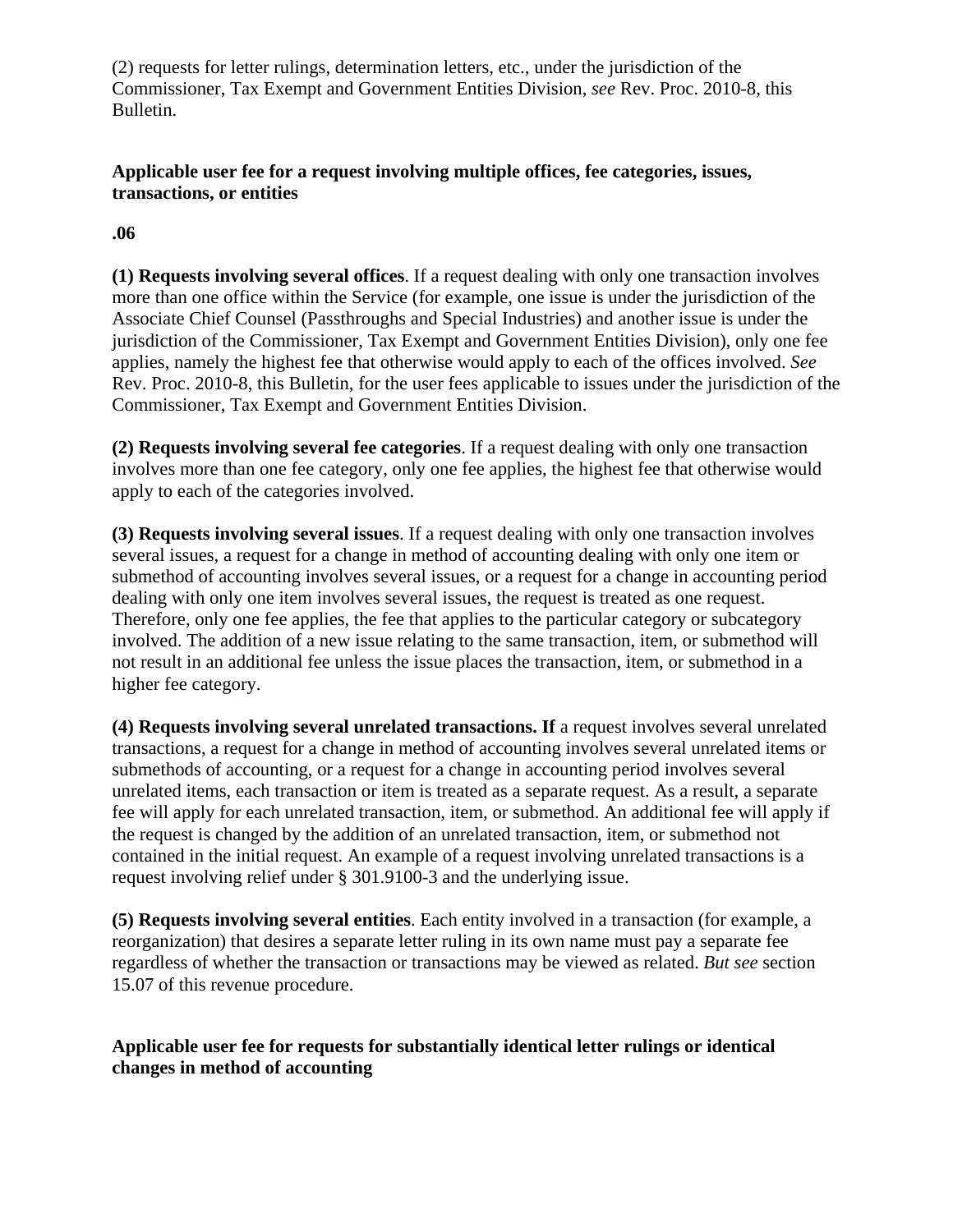**(1) In general**. The user fees provided in paragraph (A)(5) of Appendix A of this revenue procedure apply to the situations described in sections 15.07(2) and 15.07(4) of this revenue procedure. To assist in the processing of these user fee requests, all letter ruling requests submitted under this section 15.07 should—

(a) Except for advance consent Forms 3115, include the following typed or printed language at the top of the letter ruling request: "REQUEST FOR USER FEE UNDER SECTION 15.07 OF REV. PROC. 2010-1";

(b) List on the first page of the submission all taxpayers and entities, and separate and distinct trades or businesses, including qualified subchapter S subsidiaries (QSubs) or single member limited liability companies (single member LLCs), requesting a letter ruling (including the taxpayer identification number, and the amount of user fee submitted, for each taxpayer, entity, or separate and distinct trade or business); and

(c) Submit one check to cover all user fees.

If the Service determines that the letter ruling requests do not qualify for the user fee provided in paragraph (A)(5) of Appendix A of this revenue procedure, the Service will request the proper fee. *See* section 15.09 of this revenue procedure.

**(2) Substantially identical letter rulings**. The user fee provided in paragraph (A)(5)(a) of Appendix A of this revenue procedure applies to a taxpayer who requests substantially identical letter rulings (including accounting period, method of accounting, and earnings and profits requests other than those submitted on Forms 1128, 2553, 3115, and 5452) for either multiple entities with a common member or sponsor, or multiple members of a common entity. To qualify for this user fee, all information and underlying documents must be substantially identical and all letter ruling requests must be submitted at the same time. In addition, the letter ruling requests must—

(a) State that the letter ruling requests and all information and underlying documents are substantially identical; and

(b) Specifically identify the extent to which the letter ruling requests, information, and underlying documents are not identical.

**(3) Substantially identical plans under section 25(c)(2)(B)**. The user fee provided in paragraph  $(A)(5)(b)$  of Appendix A of this revenue procedure shall apply to a taxpayer who submits substantially identical plans for administering the 95-percent requirement of  $\S 143(d)(1)$ following the submission and approval of an initial plan for administering the requirement. The request for subsequent approvals of substantially identical plans must (1) state that a prior plan was submitted and approved and include a copy of the prior plan and approval; (2) state that the subsequent plan is substantially identical to the approved plan; and (3) describe any differences between the approved plan and the subsequent plan.

**(4) Identical changes in method of accounting and related § 301.9100 letter rulings**.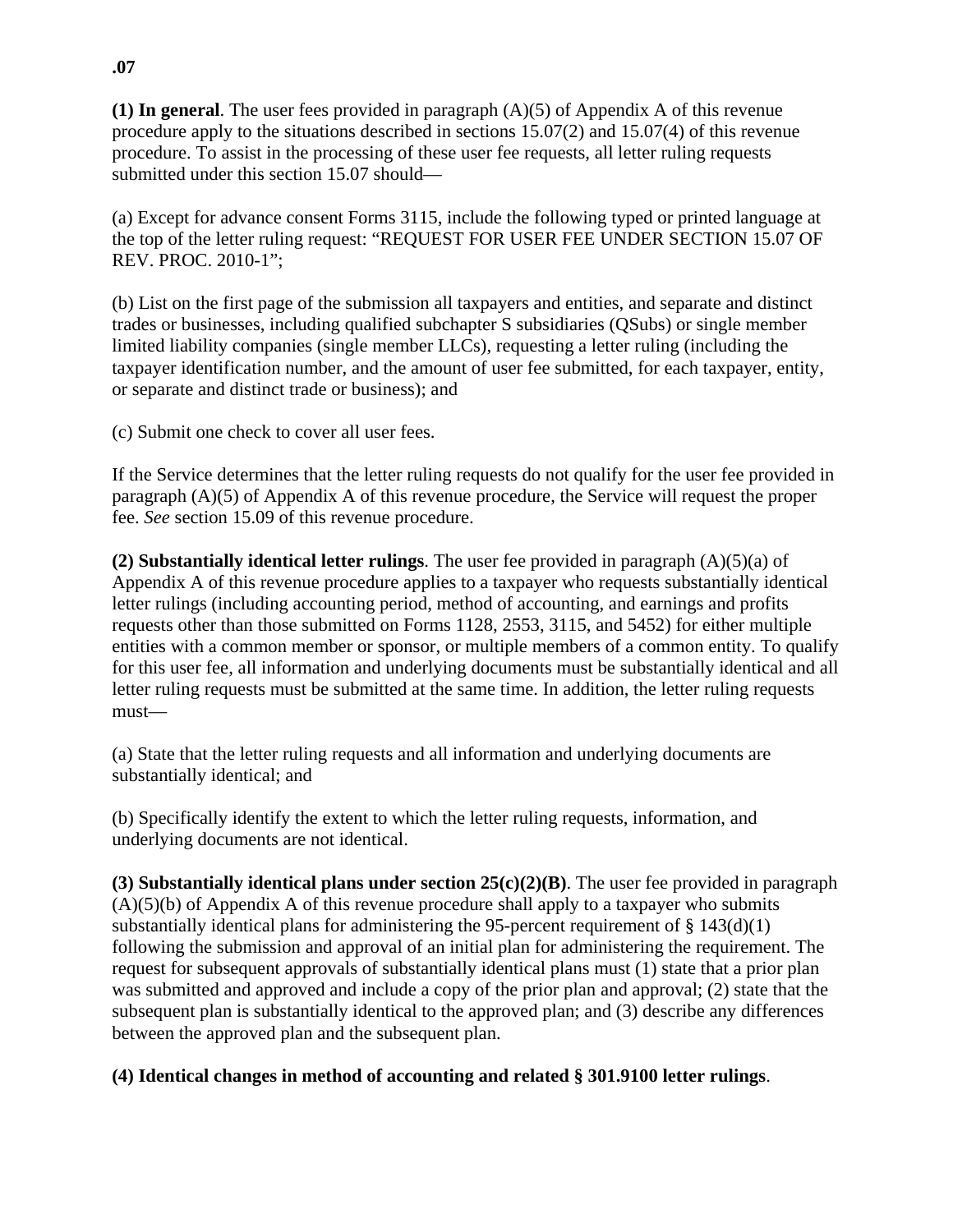The following situations are eligible for the user fees provided in paragraphs (A)(5)(b) and (d) of Appendix A of this revenue procedure:

(i) A taxpayer requests an identical change in method of accounting on a single Form 3115, or an extension of time to file Form 3115 under § 301.9100-3 for the identical change in method of accounting, for two or more separate and distinct trades or businesses (for purposes of § 1.446- 1(d)) of that taxpayer, including QSubs and single member LLCs;

(ii) A common parent requests the identical change in method of accounting on a single Form 3115, or an extension of time to file Form 3115 under § 301.9100-3 for the identical change in method of accounting, on behalf of two or more members of the consolidated group;

(iii) A common parent requests the identical change in method of accounting on a single Form 3115, or an extension of time to file Form 3115 under § 301.9100-3 for the identical change in method of accounting, on behalf of two or more controlled foreign corporations (CFCs) or noncontrolled section 902 corporations (10/50 corporations) that do not engage in a trade or business within the United States where all controlling U.S. shareholders of the CFCs and all majority domestic corporate shareholders of the 10/50 corporations are members of the consolidated group; or

(iv) A taxpayer requests an identical change in method of accounting on a single Form 3115, or an extension of time to file Form 3115 under § 301.9100-3 for the identical change in method of accounting, on behalf of two or more CFCs or 10/50 corporations that do not engage in a trade or business within the United States for which the taxpayer is the sole controlling U.S. shareholder of the CFCs or the sole domestic corporate shareholder of the 10/50 corporations.

To qualify as an identical change in method of accounting, the multiple separate and distinct trades or businesses of a taxpayer, including QSubs and single member LLCs, the multiple members of a consolidated group, the multiple eligible CFCs or 10/50 corporations must request to change from an identical present method of accounting to an identical proposed method of accounting. All aspects of the requested change in method of accounting must be identical, including the present and proposed methods, the underlying facts and the authority for the request, except for the § 481 (a) adjustments for the year of change. If the Associate office determines that the requested changes in method of accounting are not identical, additional user fees will be required before any letter ruling is issued.

The taxpayer or common parent must, for each separate and distinct trade or business (including a QSub or single-member LLC, member of a consolidated group, eligible CFC or eligible 10/50 corporation for which the change in method of accounting is being requested), attach to the Form 3115a schedule providing the name, employer identification number (where applicable), and § 481 (a) adjustment for the year of change. If the request is on behalf of eligible CFCs or 10/50 corporations, the taxpayer or common parent must attach a statement that "[a]ll controlling U.S. shareholders (as defined in § 1.964-1 (c)(5)) of all the CFCs to which the request relates are members of the common parent's consolidated group," "[a]ll majority domestic corporate shareholders (as defined in § 1.964-1(c)(5)) of all the 10/50 corporations to which the request relates are members of the common parent's consolidated group," that "[t]he taxpayer filing the request is the sole controlling U.S. shareholder (as defined in  $\S$  1.964-1(c)(5)) of the CFCs to which the request relates," or "[t]he taxpayer filing the request is the sole domestic corporate shareholder (as defined in § 1.964—1 (c)(5)) of the 10/50 corporations to which the request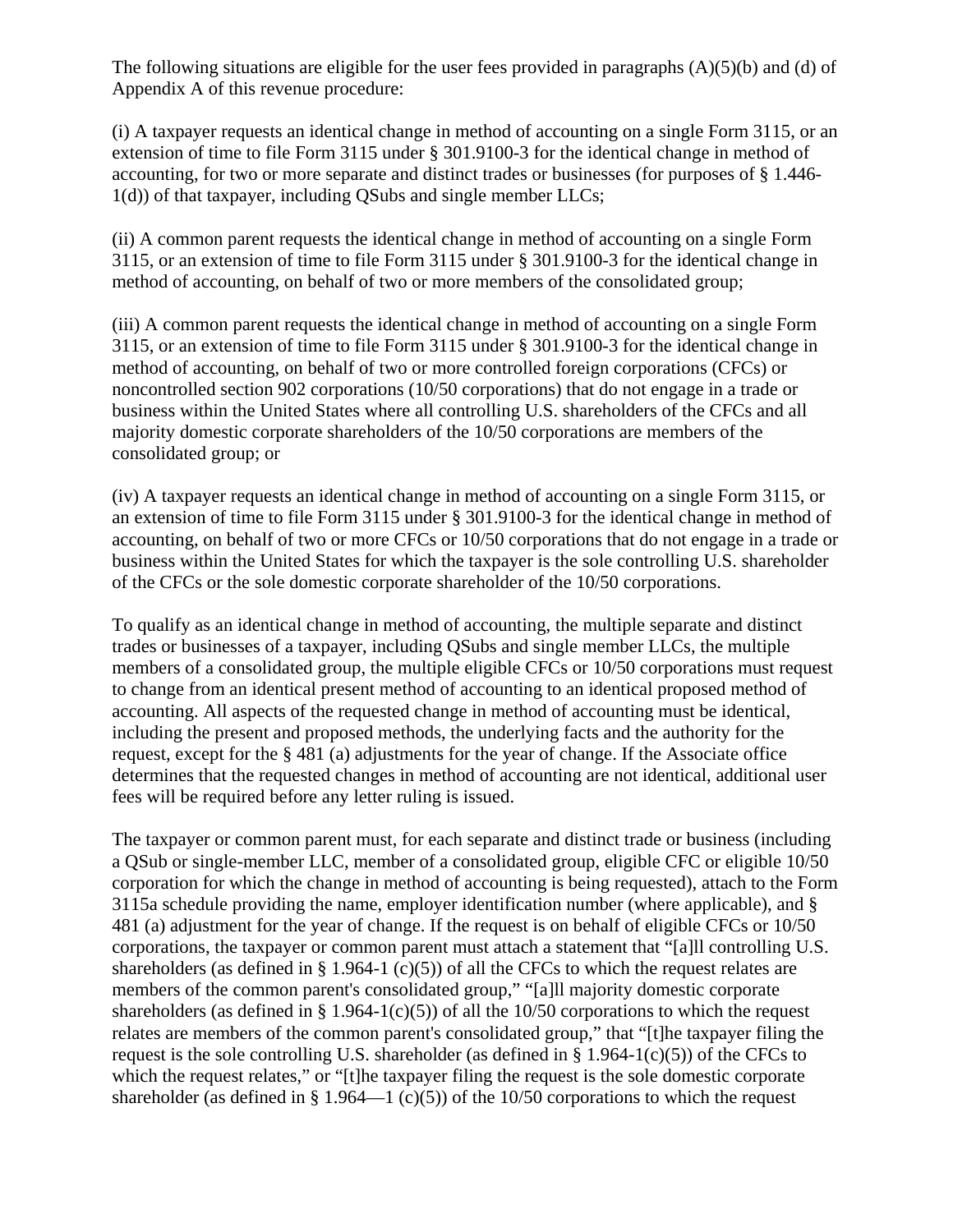relates," as applicable.

In the case of a § 301.9100 request for an extension of time to file a Form 3115 requesting an identical change in method of accounting for multiple separate and distinct trades or businesses of a taxpayer (including QSubs or single-member LLCs, multiple members of the consolidated group, multiple eligible CFCs or 10/50 corporations), the taxpayer or common parent must submit the information required in the preceding paragraph in addition to the information required by section 5.03 of this revenue procedure.

# **Method of payment**

**.08** Each request to the Service for a letter ruling, determination letter, advance pricing agreement, closing agreement described in paragraph (A)(3)(d) of Appendix A of this revenue procedure, or reconsideration of a letter ruling or determination letter must be accompanied by a check or money order in U.S. dollars, payable to the Internal Revenue Service, in the appropriate amount. (The user fee check or money order should not be attached to the Form 2553, *Election by a Small Business Corporation*, when it is filed at the Service Center. If on the Form 2553, an electing S corporation requests a ruling to use a fiscal year under section 6.03 of Rev. Proc. 2002-39, 2002-1 C.B. 1046, the Service Center will forward the request to the Associate office. When the Associate office receives the Form 2553 from the Service Center, it will notify the taxpayer that the fee is due.) Taxpayers should not send cash.

## **Effect of nonpayment or payment of incorrect amount**

**.09** If a request is not accompanied by a properly completed check or money order or is accompanied by a check or money order for less than the correct amount, the respective office within the Service that is responsible for issuing the letter ruling, determination letter, information letter, advance pricing agreement, closing agreement, or reconsideration of a letter ruling or determination letter generally will exercise discretion in deciding whether to return immediately the request. If a request is not immediately returned, the taxpayer will be contacted and given a reasonable amount of time to submit the proper fee. If the proper fee is not received within a reasonable amount of time, the entire request will then be returned. The Service will usually defer substantive consideration of a request until proper payment has been received. The return of a request to the taxpayer may adversely affect substantive rights if the request is not perfected and resubmitted to the Service within 30 calendar days of the date of the cover letter returning the request.

If a request is accompanied by a check or money order for more than the correct amount, the request will be accepted and the amount of the excess payment will be returned to the taxpayer.

## **Refunds of user fee**

**.10** In general, the user fee will not be refunded unless the Service declines to rule on all issues for which a ruling is requested.

## **(1) The following situations are examples of situations in which the user fee will not be refunded**: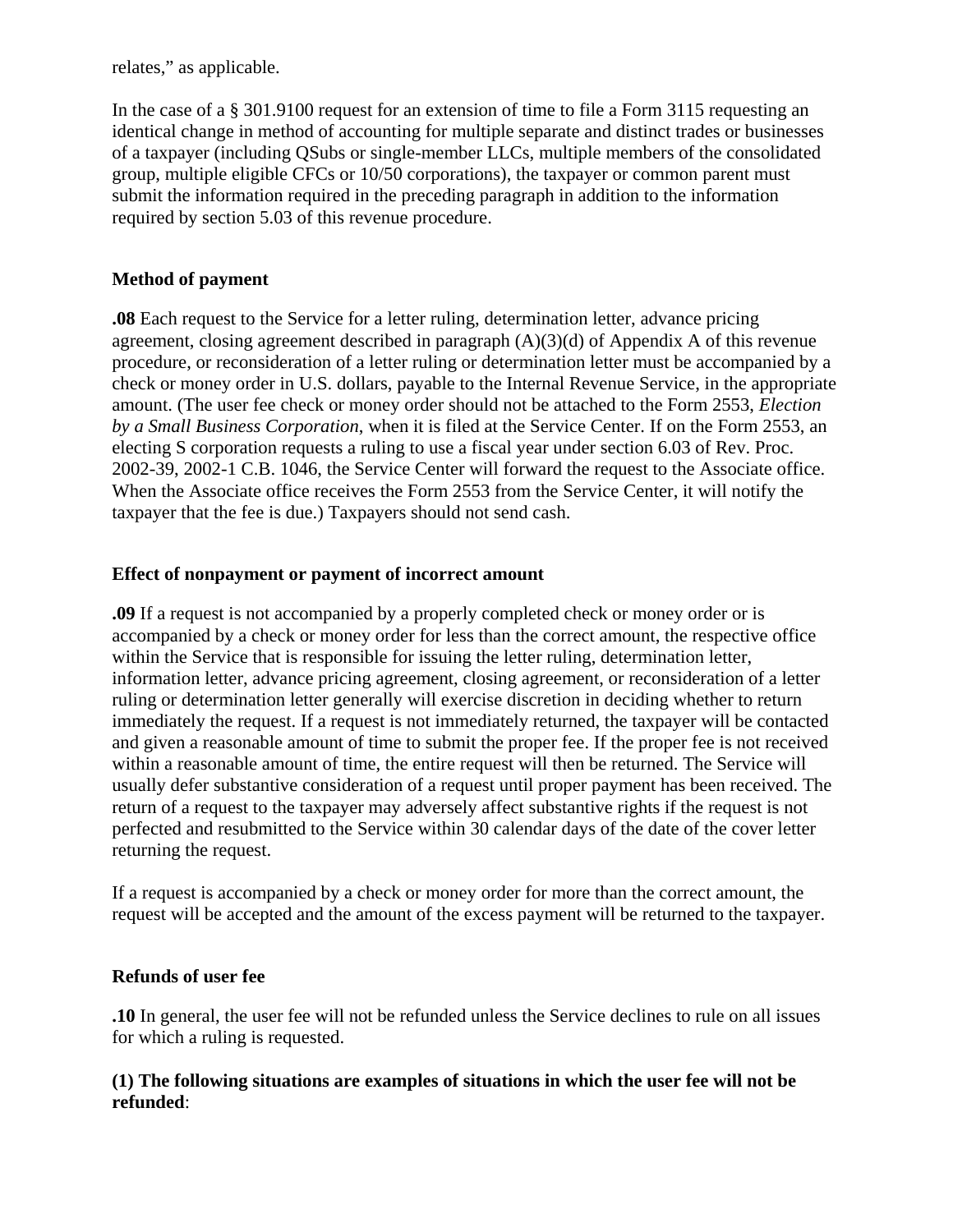(a) The request for a letter ruling, determination letter, etc., is withdrawn at any time subsequent to its receipt by the Service, unless the only reason for withdrawal is that the Service has advised the taxpayer that a higher user fee than was sent with the request is applicable and the taxpayer is unwilling to pay the higher fee.

(b) The request is procedurally deficient, although accompanied by the proper fee or an overpayment, and is not timely perfected. When there is a failure to timely perfect the request, the case will be considered closed and the failure to perfect will be treated as a withdrawal for purposes of this revenue procedure. *See* section 8.05(3) of this revenue procedure.

(c) The Associate office notifies the taxpayer that the Associate office will not issue the letter ruling and has closed the case as a result of the taxpayer's failure to submit timely the additional information requested by the Associate office. The failure to submit the additional information will be treated as a withdrawal for purposes of this revenue procedure. *See* section 8.05(3) of this revenue procedure (section 9.08(7) for a request for a change in method of accounting).

(d) A letter ruling, determination letter, etc., is revoked in whole or in part at the initiative of the Service. The fee paid at the time the original letter ruling, determination letter, etc., was requested will not be refunded.

(e) The request contains several issues, and the Service rules on some, but not all, of the issues. The highest fee applicable to the issues on which the Service rules will not be refunded.

(f) The taxpayer asserts that a letter ruling the taxpayer received covering a single issue is erroneous or not responsive (other than an issue on which the Associate office has declined to rule) and requests reconsideration. The Associate office, upon reconsideration, does not agree that the letter ruling is erroneous or is not responsive. The fee accompanying the request for reconsideration will not be refunded.

(g) The situation is the same as described in paragraph (f) of this section 15.10(1) except that the letter ruling covered several unrelated transactions. The Associate office, upon reconsideration, does not agree with the taxpayer that the letter ruling is erroneous or is not responsive for all of the transactions, but does agree that it is erroneous as to one transaction. The fee accompanying the request for reconsideration will not be refunded except to the extent applicable to the transaction for which the Associate office agrees the letter ruling was in error.

(h) The request is for a supplemental letter ruling, determination letter, etc., concerning a change in facts (whether significant or not) relating to the transaction on which the Service ruled.

(i) The request is for reconsideration of an adverse or partially adverse letter ruling or a final adverse determination letter, and the taxpayer submits arguments and authorities not submitted before the original letter ruling or determination letter was issued.

## **(2) The following situations are examples of situations in which the user fee will be refunded**:

(a) In a situation to which section  $15.10(1)(i)$  of this revenue procedure does not apply, the taxpayer asserts that a letter ruling the taxpayer received covering a single issue is erroneous or is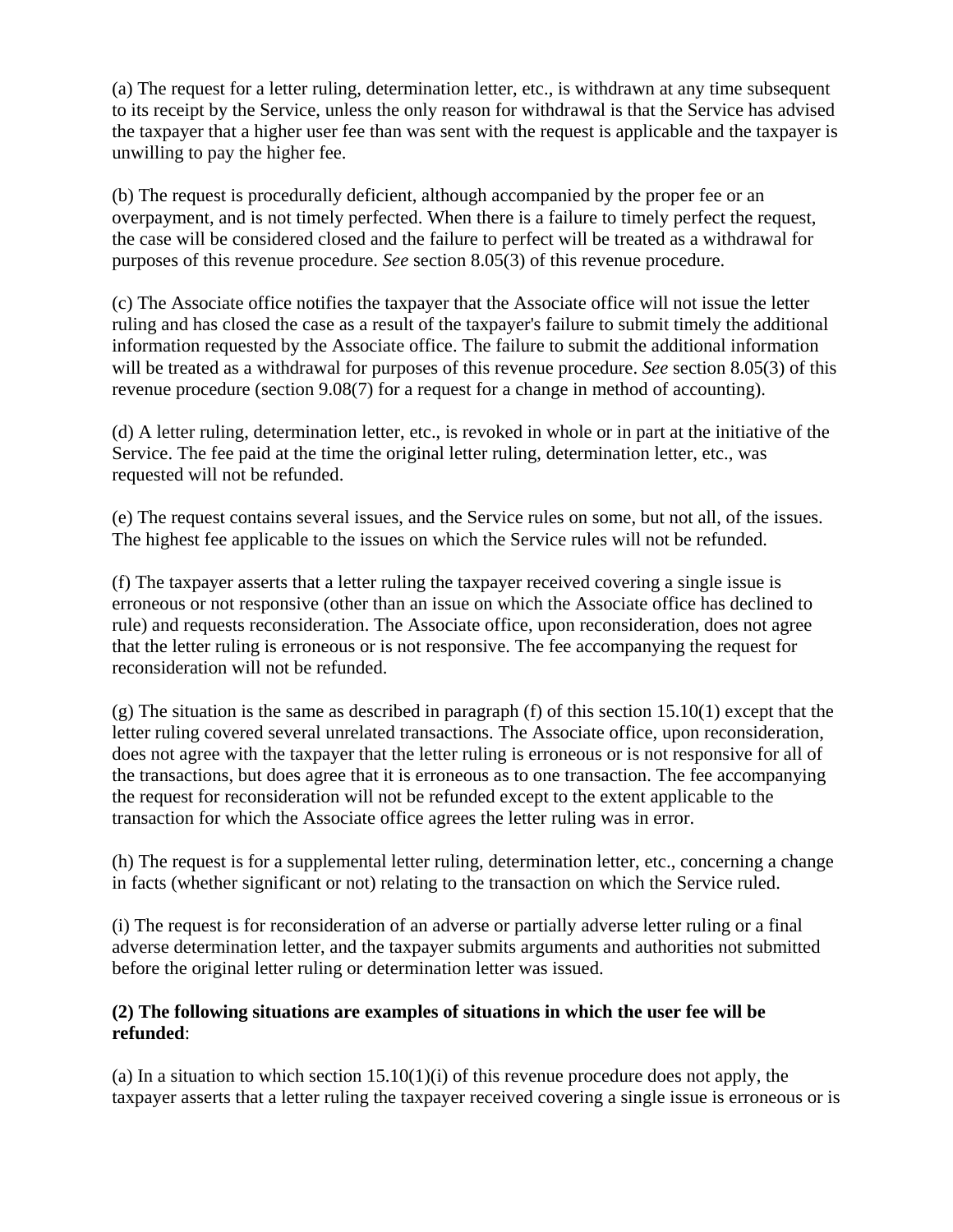not responsive (other than an issue on which the Associate office declined to rule) and requests reconsideration. Upon reconsideration, the Associate office agrees that the letter ruling is erroneous or is not responsive. The fee accompanying the taxpayer's request for reconsideration will be refunded.

(b) In a situation to which section  $15.10(1)(i)$  of this revenue procedure does not apply, the taxpayer requests a supplemental letter ruling, determination letter, etc., to correct a mistake that the Service agrees it made in the original letter ruling, determination letter, etc., such as a mistake in the statement of facts or in the citation of a Code section. Once the Service agrees that it made a mistake, the fee accompanying the request for the supplemental letter ruling, determination letter, etc., will be refunded.

(c) The taxpayer requests and is granted relief under § 7805(b) in connection with the revocation in whole or in part, of a previously issued letter ruling, determination letter, etc. The fee accompanying the request for relief will be refunded.

(d) In a situation to which section  $15.10(1)(e)$  of this revenue procedure applies, the taxpayer requests reconsideration of the Service's decision not to rule on an issue. Once the Service agrees to rule on the issue, the fee accompanying the request for reconsideration will be refunded.

(e) The letter ruling is not issued and taking into account all the facts and circumstances, including the Service's resources devoted to the request, the responsible Associate Chief Counsel determines a refund is appropriate. This determination is at the sole discretion of the Associate Chief Counsel.

(f) Refunds based on grounds (a) - (d) are approved at the branch level by a reviewer or branch chief. Refunds based on ground (e) must be approved by the Associate Chief Counsel.

#### **Request for reconsideration of user fee**

**.11** A taxpayer who believes the user fee charged by the Service for its request for a letter ruling, determination letter, advance pricing agreement, or closing agreement is either inapplicable or incorrect and wishes to receive a refund of all or part of the amount paid *(see* section 15.10 of this revenue procedure) may request reconsideration and, if desired, the opportunity for an oral discussion by sending a letter to the Service at the appropriate address given in section 7.03 in this revenue procedure. Both the incoming envelope and the letter requesting such reconsideration should be prominently marked "USER FEE RECONSIDERATION REQUEST." No user fee is required for these requests. The request should be marked for the attention of:

| If the matter          | Mark for the attention of: |
|------------------------|----------------------------|
| involves               |                            |
| <i>primarily:</i>      |                            |
| <b>Associate Chief</b> | Associate Chief Counsel    |
| <b>Counsel</b>         | (Corporate)                |
| (Corporate)            |                            |
| letter ruling          |                            |
| requests               |                            |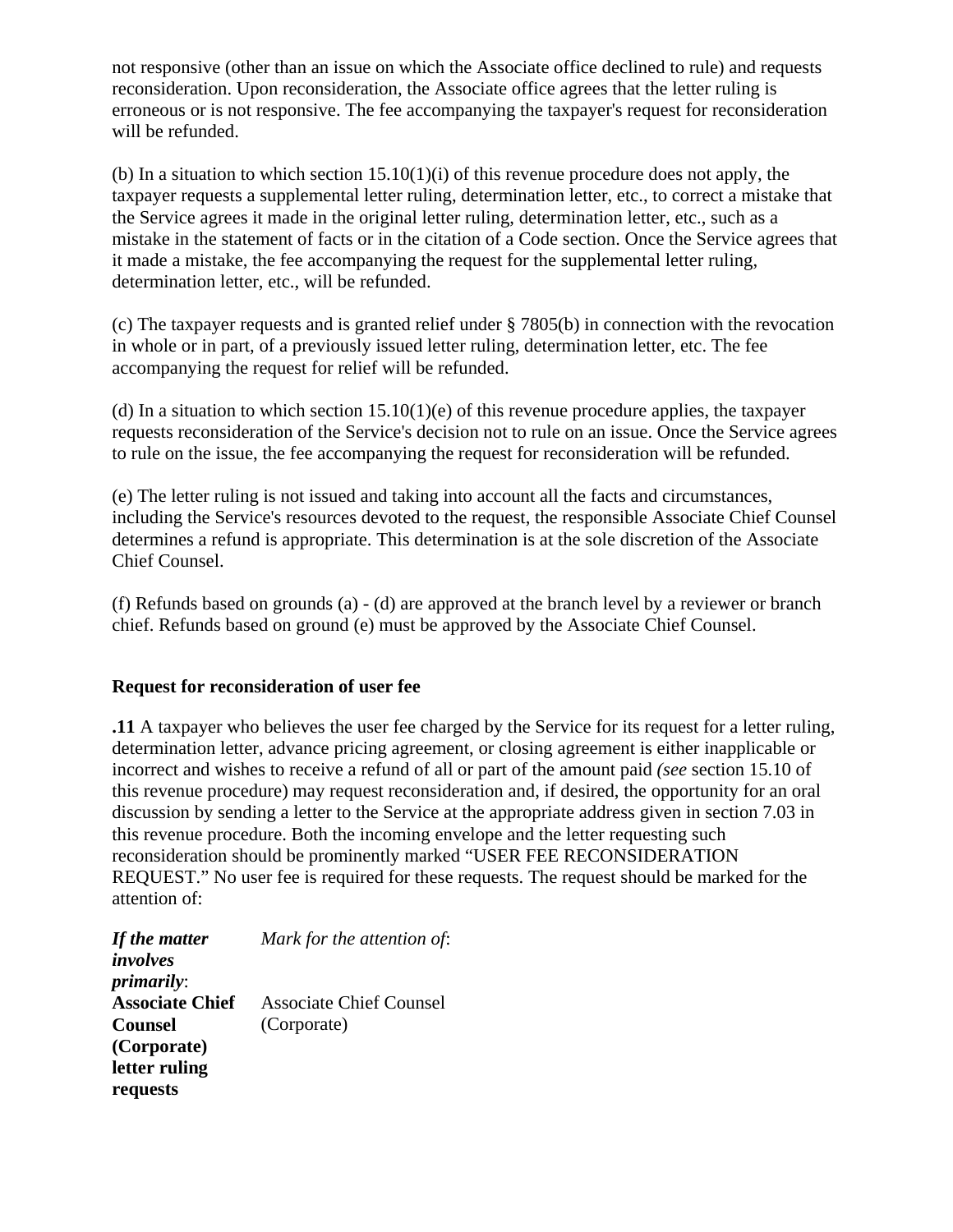| <b>Associate Chief</b><br><b>Counsel</b><br>(Financial<br><b>Institutions and</b><br><b>Products</b> ) letter<br>ruling requests                                                | <b>Associate Chief Counsel</b><br>(Financial Institutions and<br>Products)                                                                                                                       |
|---------------------------------------------------------------------------------------------------------------------------------------------------------------------------------|--------------------------------------------------------------------------------------------------------------------------------------------------------------------------------------------------|
| <b>Associate Chief</b><br><b>Counsel</b><br><b>(Income Tax</b><br>and<br><b>Accounting</b> )<br>letter ruling<br>requests                                                       | <b>Associate Chief Counsel</b><br>(Income Tax and<br>Accounting)                                                                                                                                 |
| <b>Associate Chief</b><br><b>Counsel</b><br>(International)<br>letter ruling<br>and advance<br>pricing<br>agreement<br>requests                                                 | <b>Associate Chief Counsel</b><br>(International)                                                                                                                                                |
| <b>Associate Chief</b><br><b>Counsel</b><br>(Passthroughs<br>and Special<br>Industries)<br>letter ruling<br>requests                                                            | <b>Associate Chief Counsel</b><br>(Passthroughs and Special<br>Industries)                                                                                                                       |
| <b>Associate Chief</b><br><b>Counsel</b><br>(Procedure and<br><b>Administration</b> )<br>letter ruling<br>requests                                                              | <b>Associate Chief Counsel</b><br>(Procedure and<br>Administration)                                                                                                                              |
| <b>Deputy Chief</b><br><b>Counsel/Deputy</b><br><b>Associate Chief</b><br><b>Counsel</b> (Tax<br><b>Exempt</b> and<br>Government<br><b>Entities</b> ) letter<br>ruling requests | Deputy Chief<br>Counsel/Deputy Associate<br>Chief Counsel ()<br>(Complete by using the<br>applicable designation<br>"Employee Benefits" or<br>"Employment Tax/Exempt<br>Organizations/Government |